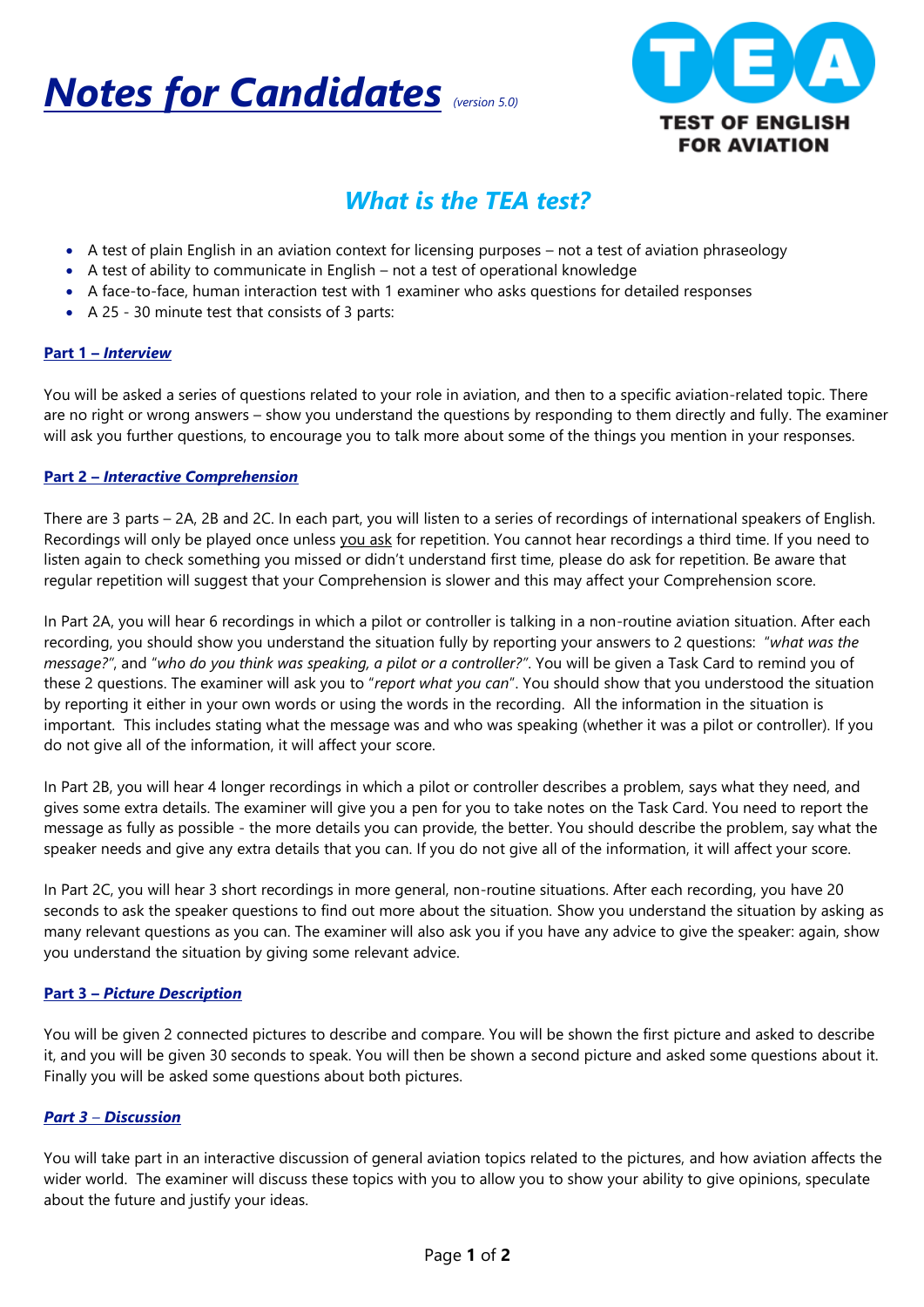## *Who is TEA for?*

TEA is suitable for professional, private or student pilots (aeroplane or helicopter), professional or student controllers, FISOs and radio operators. **It is your responsibility to check that your licence-issuing authority accepts a TEA certificate from the TEA Centre where you take the test.** 

### *What happens on the test day?*

You should arrive at the TEA Centre at least thirty minutes before your test so that the Administrator can check your details and take your photograph (which will appear on your certificate). You do not need to provide a photograph. Make sure you bring the passport or national identity card you registered with – you will not be allowed to take the test without it. You do not need to bring anything else with you. Devices capable of recording must be left outside the test room. The test will be recorded for security and quality purposes. If you are unhappy about any aspect of the test day procedures, you must speak to the Administrator on the test day. Your test result will not be available on the test day, so please do not ask. The examiner will not give you any indication of how you have performed in the test. If you have any concerns about your test day experience, including complaints, you should make an official complaint in writing to the TEA Centre and to TEA Head Office in the UK via tea@maycoll.co.uk within 48 hours of your test date.

### *What kind of results are given?*

The test performance is scored according to the ICAO Language Proficiency Rating Scale. Only your test performance is considered by the examiners and so they cannot consider any aspect of previous experience or previous test scores as relevant. You will be given a score from 1 to 6 for your performance in Pronunciation, Structure, Vocabulary, Fluency, Comprehension and Interactions. The Overall Score (the ICAO Level) will be the lowest of these scores (which is a mandatory ICAO requirement). All of the scores are recorded on the certificate.

### *When will I receive my certificate?*

Once your performance has been assessed and once the test has been checked for examiner standards, your certificate will be printed and posted to your TEA Centre within 10 working days of your test date. If you prefer your certificate to be delivered to your TEA Centre by courier service, please speak to the local TEA Administrator about courier fees.

## *What should I do next?*

- To do your best, it is strongly advised that you visit [www.tea-test.com](http://www.tea-test.com/) and
	- $\triangleright$  listen to the sample test
	- study the *Guide for Candidates*
	- $\triangleright$  practice the Part 2 task.